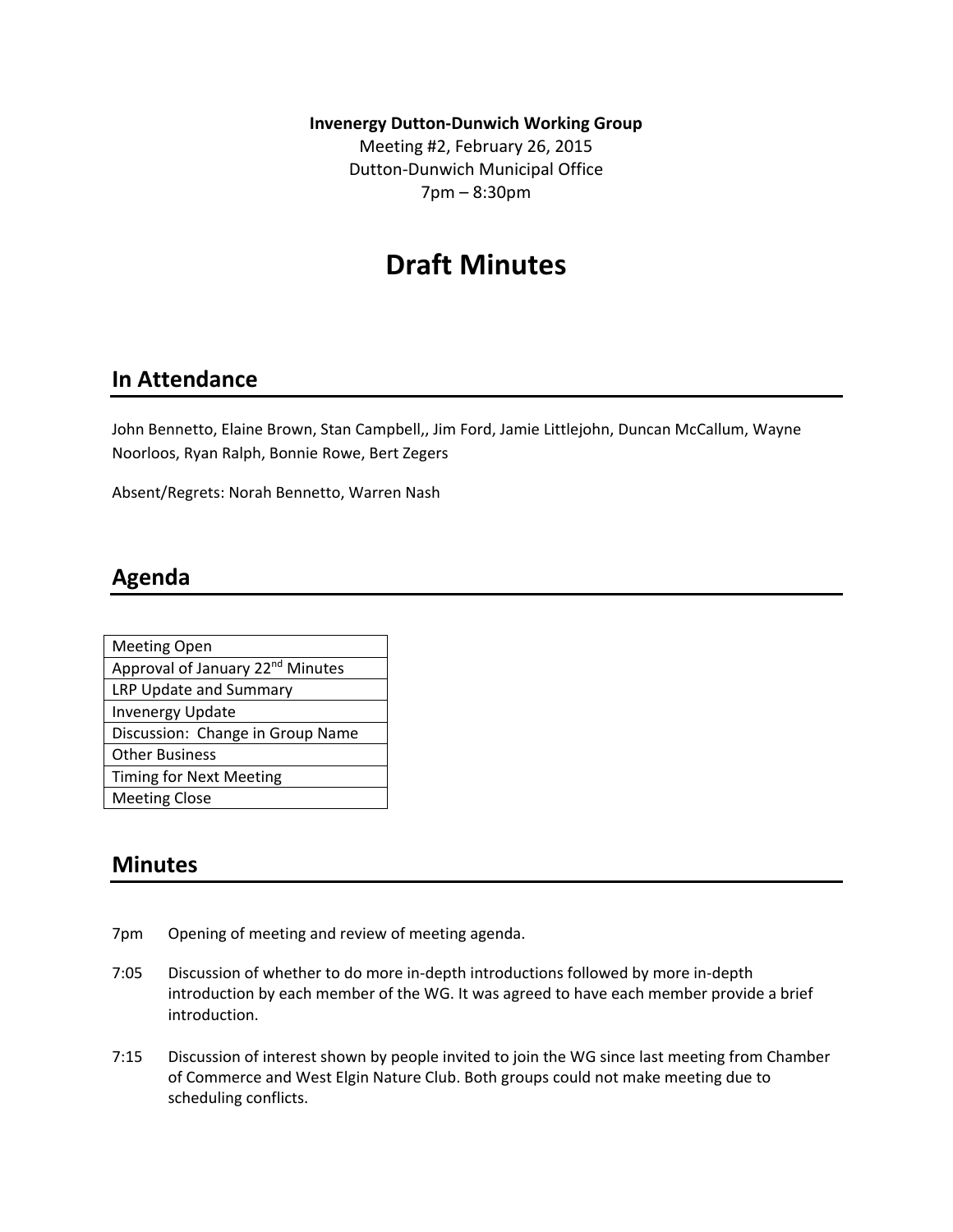- 7:17 Review and approval of minutes from January meeting. Discussion of working group guideline amendment process and decision made to open guidelines for amendment every six months as a standing agenda item. Decision to amend the WG guidelines to specify that meetings will require at least six WG members in attendance. Discussion of process for public posting of minutes, Invenergy will ask the municipality to post them on the Dutton‐Dunwich website if possible and they will be posted on the project website as soon as it is up and running. Decision to make the WG meeting the fourth Thursday of every month as a standing time in lieu of advertising the meetings.
- 7:28 Update on LRP: Handout distributed. Review of the Large Renewable Procurement program under the IESO. Review of the two stages (RFQ and RFP) and Invenergy requirements under the program. Discussion of Ontario Tourism and Culture approval. Discussion of the bid process, review of draft RFP requirements, timelines and deadlines and scope of IESO mandate.
- 7:40 Invenergy update: Discussion of the plan to erect another MET tower in the project area to help refine wind resource data (timing not established). Discussion of community engagement plan and when best to hold public meetings and in what format. General response was a combination of town hall and open house formats preferred. Discussion of content for public meetings, pre‐notification, preferred venue. Discussion of environmental assessment plans/requirements (no detailed field work for bid phase). Discussion about further land options and competitive nature of the bidding process under the RFP. Discussion of status of agreements with adjacent land owners.
- 8:05: Discussion about whether to change group name. Decision to keep it as it as is but can revisit in six months when the guidelines are reviewed as a standing agenda item
- 8:08 Other business: Discussion of location of new MET tower. Discussion about how to approach delegations, experts, speakers, is there budget to bring in experts. Discussion about how to review all sides of the issues, decision made to set a topic at each meeting for discussion. Discussion about the economics of grid power, excess, the addition to the grid, who benefits or doesn't economically, impact on new community development. List developed of various aspects and concerns for discussion at future meetings including economics, aesthetics, health, electricity rates, property values, local generation‐keeping power local. Decision to add a discussion about the economics of the project at next meeting – chair will go around the table and people can present their point‐of‐view with references.
- 8:28 Timing of next meeting established, closing remarks
- 8:30 Close of meeting